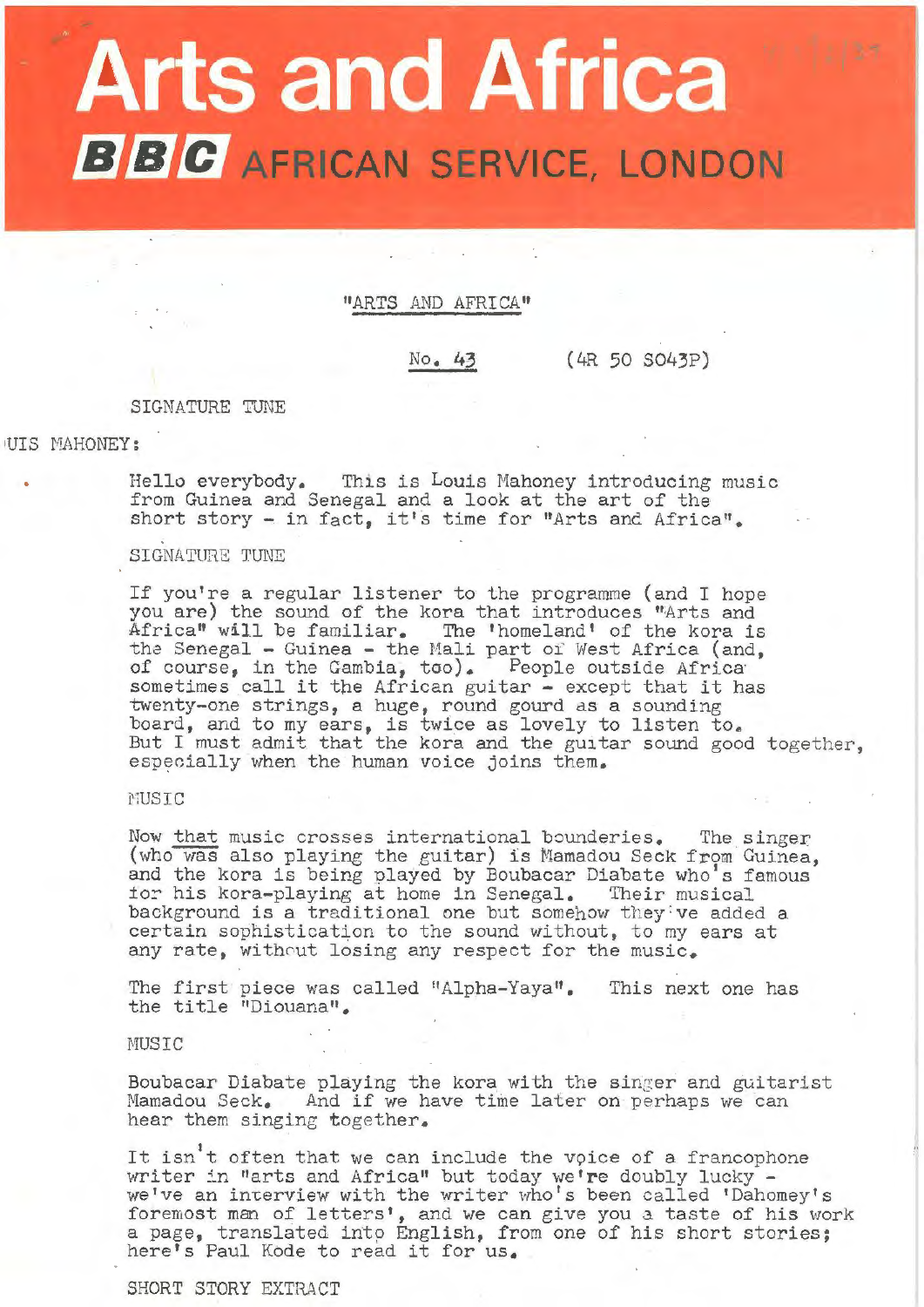That's from "The Man Who Had Given Everything", a short story by Jean Pliya. Jean Pliya hasn't made his reputation as a writer by his short stories alone - he's also written several plays as well. But when Barry Tomalin was chatting to Pliya about his work he suggested that the dramatic form doesn't come so naturally: that, to be blunt, he feels more at home with the short story.

# JEAN PLIYA:

You are right when you say that in the short-story I am fully myself. Because in the short story, the size of the story is not too big and I think that the the way I follow is linear and in drama, it is not the same manner.

You must know that I also like much poetry. But I don't like to write poetry, I prefer to make my prose writing poetical rather than writing poetry. For myself, I'm not sure that when someone in Africa wants to reach people, or half-literate people, I am not sure at all that poetry is useful.

MAHONEY: Well,  $I'm$  not so sure that usefulness is the main purpose of poetry. But Jean Pliya is best-known for his prose, so let's keep to that!

> Now, there's no doubt in my mind that Africa's the richest continent of the world, as far as the art of story-telling is concerned. All that oral literature, the stories I heard when I was a boy (you know what I mean, I'm sure you heard them too) all that story-telling must have an effect on modern writers.

That's exactly what me, of the critics has been saying, and Barry Tomalin quoted him to Jean Pliya

## BARRY TOMALIN:

Adrian Roscoe, who's an English critic of West African literature, once said that the short story was a more logical development of the oral tradition in African and that, in fact, most writers should, in fact, be writing short stories because their novels<br>were, in fact, glorified short stories. What do you think of were, in fact, glorified short stories. this opinion'?

- PLIYA: I think that the first part of your observation is true. In Africa, when we were **little** boys, we remembered that we heard these sort of ••• (in French we say 'contes') ••• tales. And I think that the most famous literature, oral literature, in Africa is born from tales. But, for myself, why I chose the short story is because Africans today don't like to read books that are too big. On the other hand, when I try to write short stories, it is very easy for me maintain contact with the tradition of tales.
- i'1AHONEY: I gather that Jean Pliya is a unversity lecturer - which isn't surprising. What does surprise me is that he lectures Geogra What does surprise me is that he Jectures Geography,<br>ire. at the University of Dahomey, Pliya's considered not literature, at the University of Dahomey. Pliya's cons<br>a 'socially conscious' writer by a lot of people. Perhaps a 'socially conscious' writer by a lot of people. knowing about geography helps him to understand the economic problems, and it's the south of the country, the part where there's the biggest difference in income, that he writes about.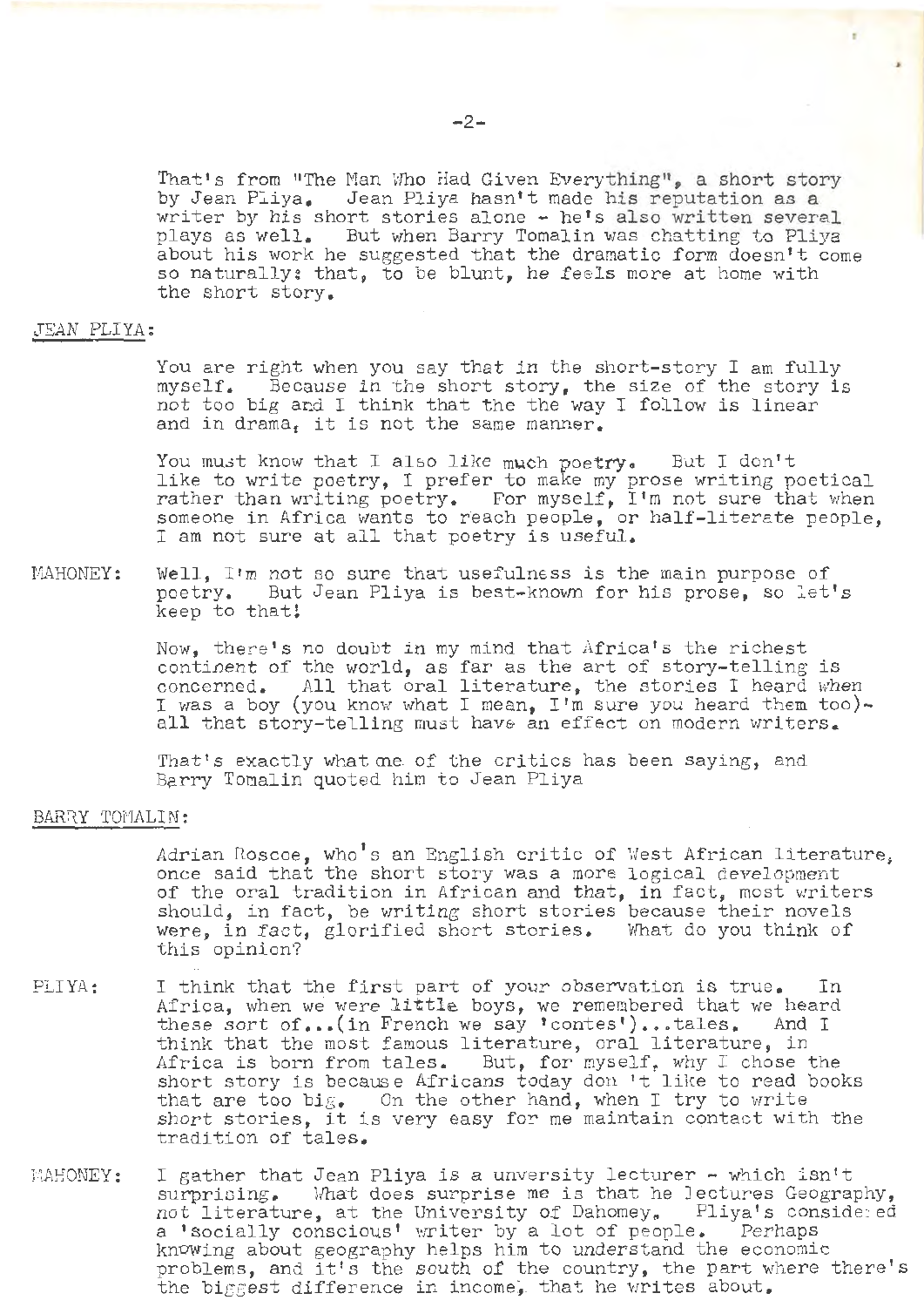PLIYA: It is here that the struggle for life is much stronger...

- TOMALIN: And that the differences between the types of people are bigger. Because it is in the south that you have the big towns with the bourgeois side-by-side with the peasants. And this is one the bourgeois side-by-side with the peasants. of the things that is perhaps most interesting to me in your short stories: this gap and this conflict which you see between classes in Dahomey which is very clear. In "The Red Car", for instance, the little boy is unhappy because he has left his house, he has nothing, but when he sees the bright shops and when he sees the people buying the present, his unhappiness turns to hatred.
- PLIYA: Almost.
- TOMALIN: Almost hatted. In other words you have this movement: when he realises his position there is an imnediate class conflict. He realises his interest. Is this, in fact, central to your work?
- PLIYA: Yes, it is. First, I want to say that it is logical the logic des, it is. This, I want to say that it is logical - the logic<br>of my observations. You have asked me whether class conflict is or my observations. You have asked me whether class conflict:<br>central to my writings. I think it is true. You can see the central to my writings. I think it is true.<br>class conflict in "L'homme qui a tcus donne".
- TOMALIN: This is the example that I wanted to bring out. For me this *is* your most interesting story. It is 2.bout an engineer who gives a peasant some money to pay a bill which he can't pay and gaves a peasant sems hency so pay a size which he can obey and you bring out very strongly the idea of the peasant, Theogbaye, as a man who has always been exploited. He's been exploited under the Kings of Abomey; he's been exploited under colonialism; and he is still being exploited in independent Africa.

But then Theogbaye insists on the traditional ritual of reciprocity. He gives, first of all, the chicken and then the goat and finally he offers his daughter. Now, the first time the engineer is happy but the second time he is a little bit annoyed, he wants to keep his distance from Thegobaye and Thegbaye keeps coming to the house. And when Theogbaye brings his girl· and suggests the the girl should add herself to the household of the engineer, the engineer and his wife laugh - which, to me, is a symbol of the distance that the engiheer has travelled from the peasant's life. Then he explains to the peasant. he says: "You must Then he explains to the peasant, he says: "You must organise yourselves" and the pesant finally understands what the engineer is saying and he says: "Come to our village" and the engineer is baying and he bays. Some to bar virings and then you say "The Engineer couldn't understand this peasant, who had now become lucid as a judge" and imaginately he tries to distance himself.

This, to me, is the perfect observation of the dilemma of the bourgeois in an Afircan society: the fact that he sympathises with the aspirations of thepesant and yet can do nothing, and wants to do nothing, to change his priveleged position.

- PLIYA; Exactly, you are right in the very clever analysis of this short story. What you have seen in this short story, I continue to observe in our actual societies in Africa.
- MAHONEY: Jean Pliya talking to Barry Tomalin. And, by-the-way, the quotation from the short story earlier on was from a collection of stories by Jean Pliya with the tile "The Fetish Tree" and they are all translated by Wendy Charles.